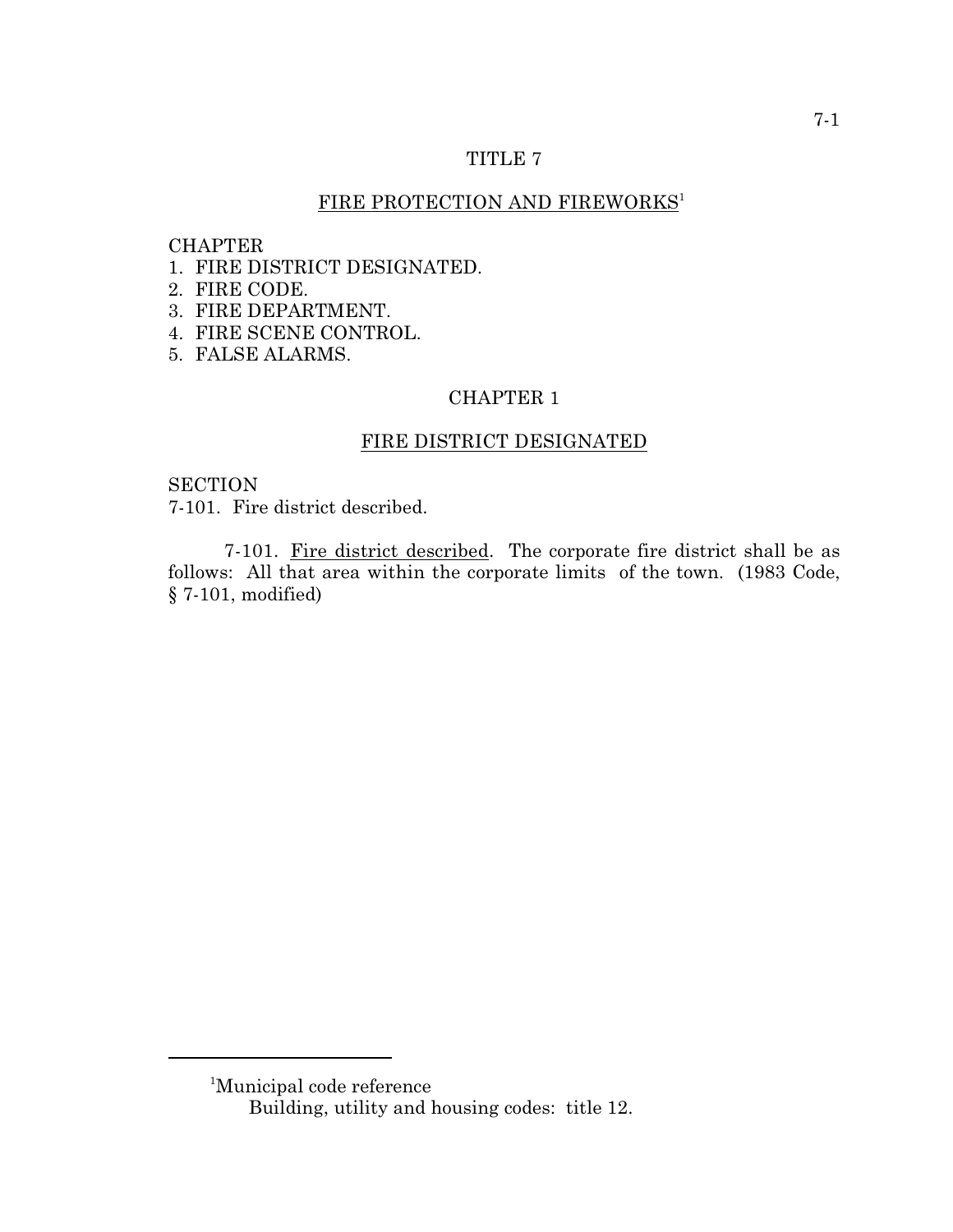#### FIRE CODE<sup>1</sup>

#### **SECTION**

- 7-201. Fire code adopted.
- 7-202. Enforcement.
- 7-203. Definition of "municipality."
- 7-204. Storage of explosives, flammable liquids, etc.
- 7-205. Gasoline trucks.
- 7-206. Variances.
- 7-207. Violations and penalties.

7-201. Fire code adopted. Pursuant to authority granted by Tennessee Code Annotated, §§ 6-54-501 through 6-54-506, and for the purpose of prescribing regulations governing conditions hazardous to life and property from fire or explosion, the International Fire Code,<sup>2</sup> 2003 edition, as published by the International Code Council is hereby adopted by reference and included as a part of this code. Pursuant to the requirement of Tennessee Code Annotated, § 6-54-502, one (1) copy of the fire prevention code has been filed with the city recorder and is available for public use and inspection. Said fire prevention code is adopted and incorporated as fully as if set out at length herein and shall be controlling within the corporate limits. (1983 Code, § 7-201, modified, as amended by Ord. #346, Feb. 2005)

7-202. Enforcement. The fire prevention code herein adopted by reference shall be enforced by the chief of the fire department and/or a designated representative as approved by the board of mayor and aldermen/women. He shall have the same powers as the state fire marshal. (1983 Code, § 7-202, as amended by Ord. #346, Feb. 2005)

7-203. Definition of "municipality." Whenever the word "municipality" is used in the fire prevention code herein adopted, it shall be held to mean the Town of Carthage, Tennessee. (1983 Code, § 7-203)

<sup>&</sup>lt;sup>1</sup>Municipal code reference

Building, utility and housing codes: title 12.

<sup>&</sup>lt;sup>2</sup>Copies of this code are available from the International Code Council, 900 Montclair Road, Birmingham, Alabama 35213-1206.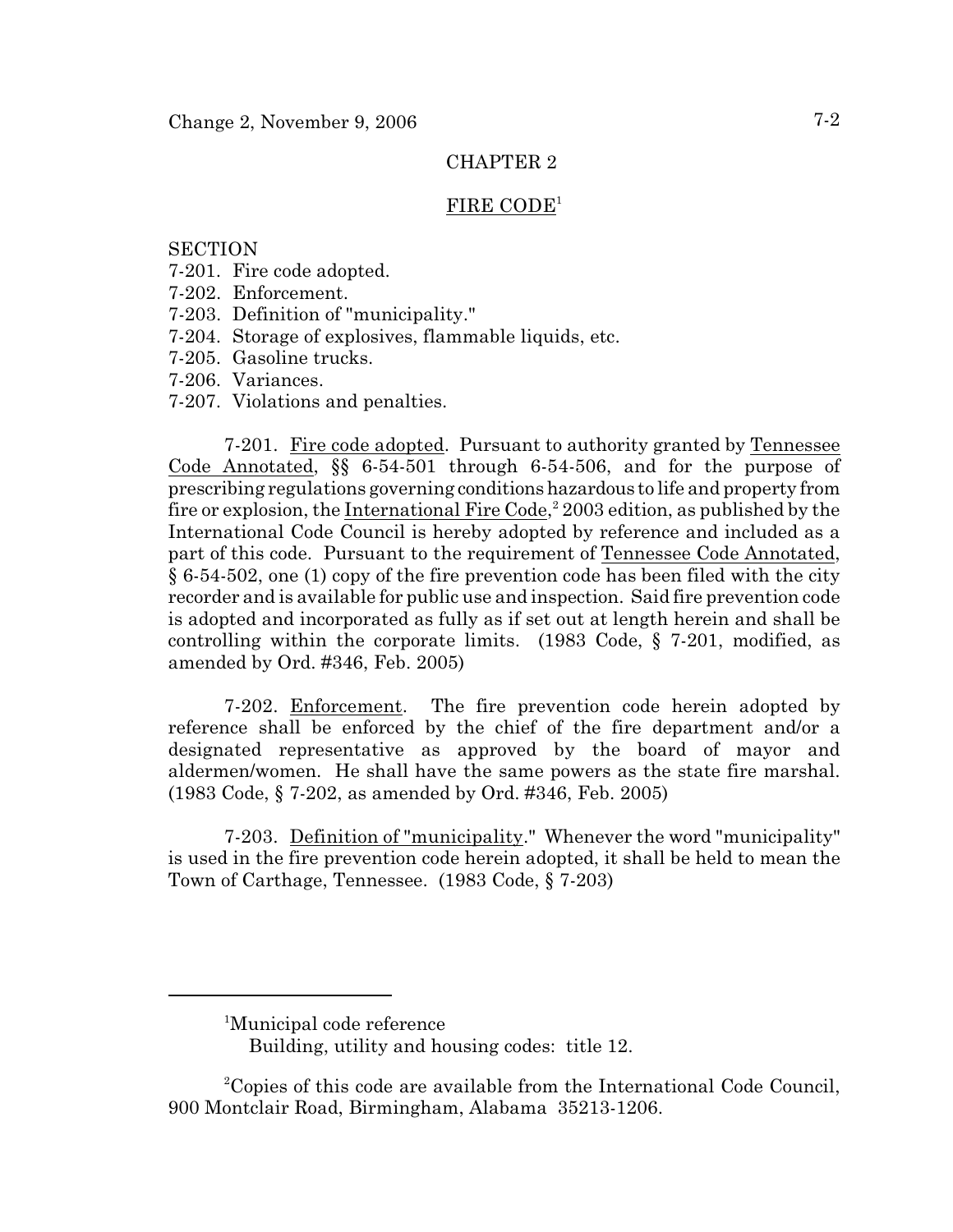Change 2, November 9, 2006  $7-3$ 

7-204. Storage of explosives, flammable liquids, etc. (1) Geographic limits in which the storage of flammable cryogenic fluids in stationary containers is prohibited in the Town of Carthage.

(2) Geographic limits in which storage of Class I and Class II liquids in above-ground tanks outside buildings is prohibited in the Town of Carthage.

(3) Geographic limits in which storage of Class I and Class II liquids in above ground tanks is prohibited in the Town of Carthage.

(4) Geographic limits in which the storage of liquefied petroleum gas is restricted for the protection of heavily populated or congested areas in the Town of Carthage. (1983 Code, § 7-204, as replaced by Ord. #346, Feb. 2005)

7-205. Gasoline trucks. No person shall operate or park any gasoline tank truck within the central business district or within any residential area at any time except for the purpose of and while actually engaged in the expeditious delivery of gasoline. (1983 Code, § 7-205)

7-206. Variances. The chief of the fire department and/or his designated representative may recommend to the city council variances from the provisions of the fire prevention code upon application in writing by any property owner or lessee, or the duly authorized agent of either, when there are practical difficulties in the way of carrying out the strict letter of the code, provided that the spirit of the code shall be observed, public safety secured, and substantial justice done. The particulars of such variances when granted or allowed shall be contained in a resolution of the city council. (1983 Code, § 7-206, as amended by Ord. #346, Feb. 2005)

7-207. Violations and penalties. It shall be unlawful for any person to violate any of the provisions of this chapter or the fire prevention code hereby adopted, or fail to comply therewith, or violate or fail to comply with any order made thereunder; or build in violation of any detailed statement of specifications or plans submitted and approved thereunder, or any certificate or permit issued thereunder, and from which no appeal has been taken; or fail to comply with such an order as affirmed or modified by the city council or by a court of competent jurisdiction, within the time fixed herein. The application of a penalty under the general penalty clause for the municipal code shall not be held to prevent the enforced removal of prohibited conditions. (1983 Code, § 7-207)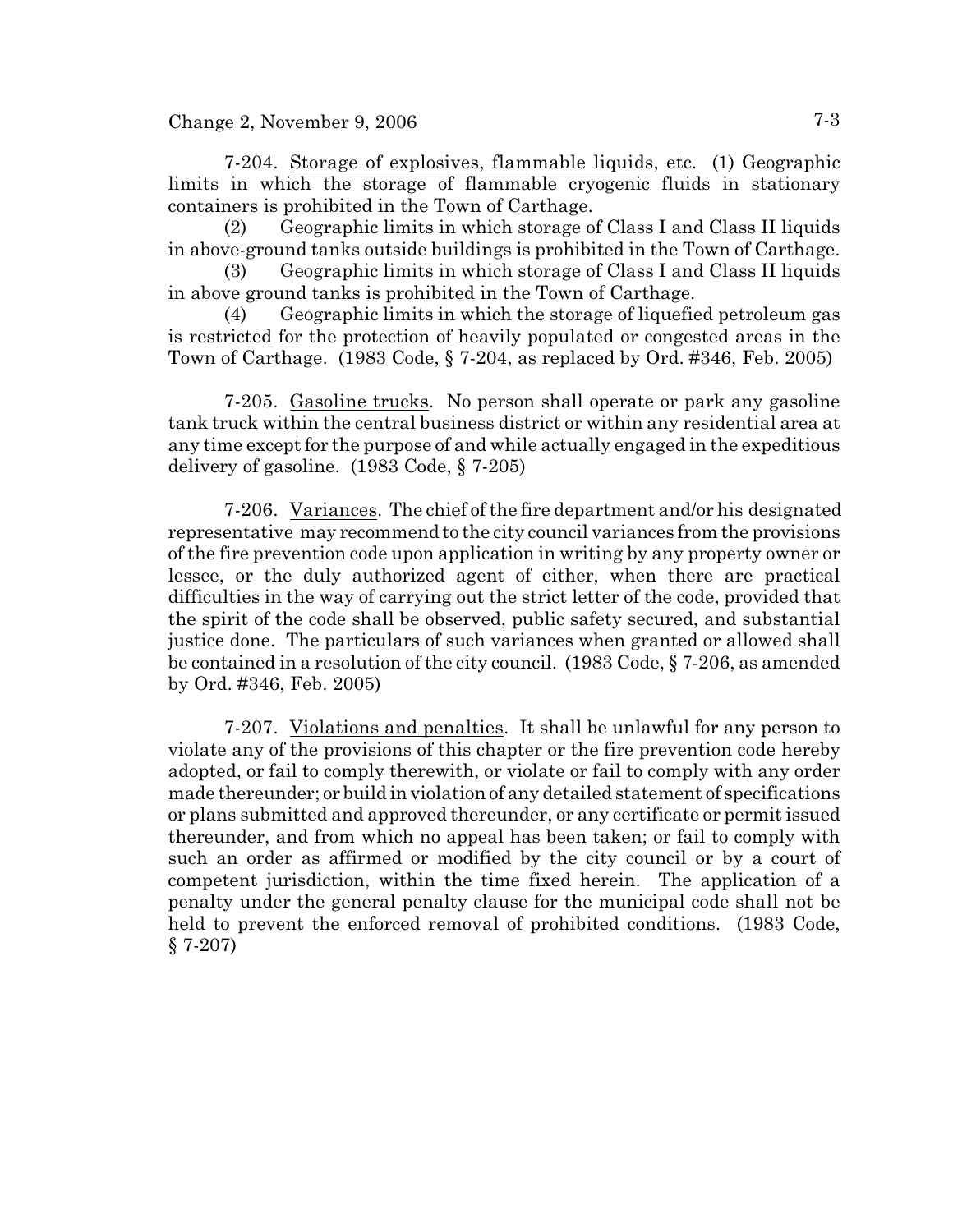#### FIRE DEPARTMENT<sup>1</sup>

#### **SECTION**

- 7-301. Establishment, equipment, and membership.
- 7-302. Objectives.
- 7-303. Organization, rules, and regulations.
- 7-304. Records and reports.
- 7-305. Tenure and compensation of members.
- 7-306. Chief responsible for training and maintenance.
- 7-307. Chief to be assistant to state officer.
- 7-308. Equipment use.

7-301. Establishment, equipment, and membership. The self-chartered fire department and its sovereignty is hereby recognized as a separate government entity to be supported and equipped from appropriations by the town council. All apparatus, equipment, and supplies purchased in behalf of the department shall be and remain the property of said department with full custody and control. The chief and such subordinate manpower as is necessary shall be chosen in a continuous and democratic manner by the department without interference by the mayor or town council. The council, by majority vote, shall confirm the election of the chief. (1983 Code, § 7-301, modified)

7-302. Objectives. The fire department shall have as its objectives:

- (1) To prevent uncontrolled fires from starting.
- (2) To prevent the loss of life and property because of fires.
- (3) To confine fires to their places of origin.
- (4) To extinguish uncontrolled fires.
- (5) To prevent loss of life from asphyxiation or drowning.

(6) To perform such rescue work as its equipment and/or the training of its personnel makes practicable. (1983 Code, § 7-302)

7-303. Organization, rules, and regulations. The chief of the fire department shall set up the organization of the department, make definite assignments to individuals, and shall formulate and enforce such rules and regulations as shall be necessary for the orderly and efficient operation of the fire department. (1983 Code, § 7-303)

<sup>&</sup>lt;sup>1</sup>Municipal code reference

Special privileges with respect to traffic: title 15, chapter 2.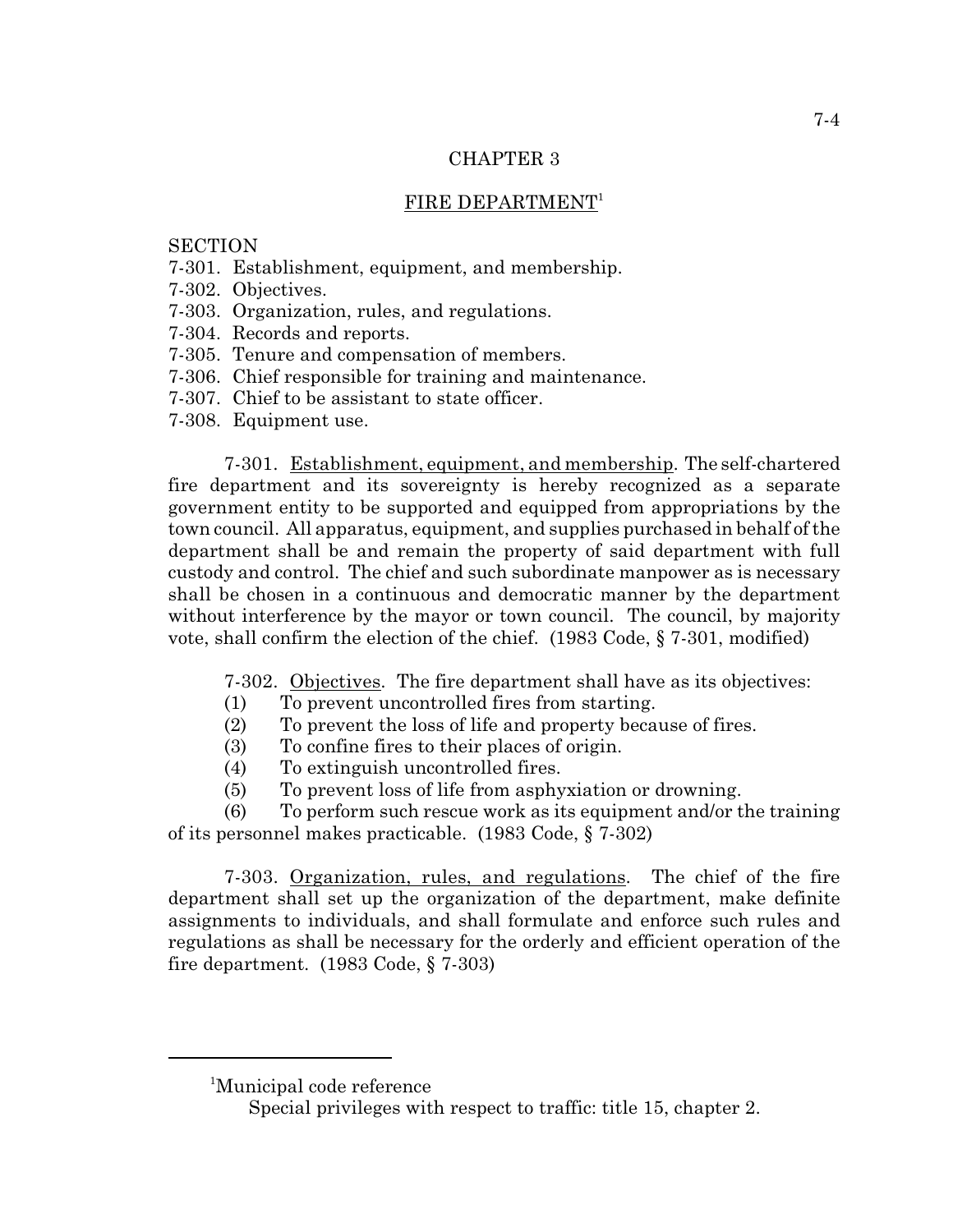7-304. Records and reports. The chief of the fire department shall keep adequate records of all fires, inspections, apparatus, equipment, personnel, and work of the department. He shall submit a written report on such matters to the mayor once each month, and at the end of the year a detailed annual report shall be made. (1983 Code, § 7-304)

7-305. Tenure and compensation of members. The chief shall hold office so long as his conduct and efficiency are satisfactory to a democratic process by his subordinates. In order that adequate authority and discipline may be maintained, the chief shall have the authority to suspend or discharge any member of the fire department when he deems such action to be necessary for the general welfare of the department.

All personnel of the fire department shall receive such compensation for their services as the city council may from time to time prescribe. (1983 Code, § 7-305, modified)

7-306. Chief responsible for training and maintenance. The chief of the fire department, shall be fully responsible for the training of the firemen and for maintenance of all property and equipment of the fire department. The minimum training shall consist of having the personnel take the fire apparatus out for practice operations not less than once a month. (1983 Code, § 7-306)

7-307. Chief to be assistant to state officer. Pursuant to requirements of Tennessee Code Annotated, § 68-102-108, the chief of the fire department is designated as an assistant to the state commissioner of insurance and is subject to all the duties and obligations imposed by Tennessee Code Annotated, title 68, chapter 102, and shall be subject to the directions of the commissioner in the execution of the provisions thereof. (1983 Code, § 7-308)

7-308. Equipment use. The ranking fire officer on duty during any emergency shall direct the use of fire department equipment and manpower wherever necessary to protect the best interest of the city.

The mayor, by written communication, shall delegate authority to the fire chief. (1983 Code, § 7-307, modified)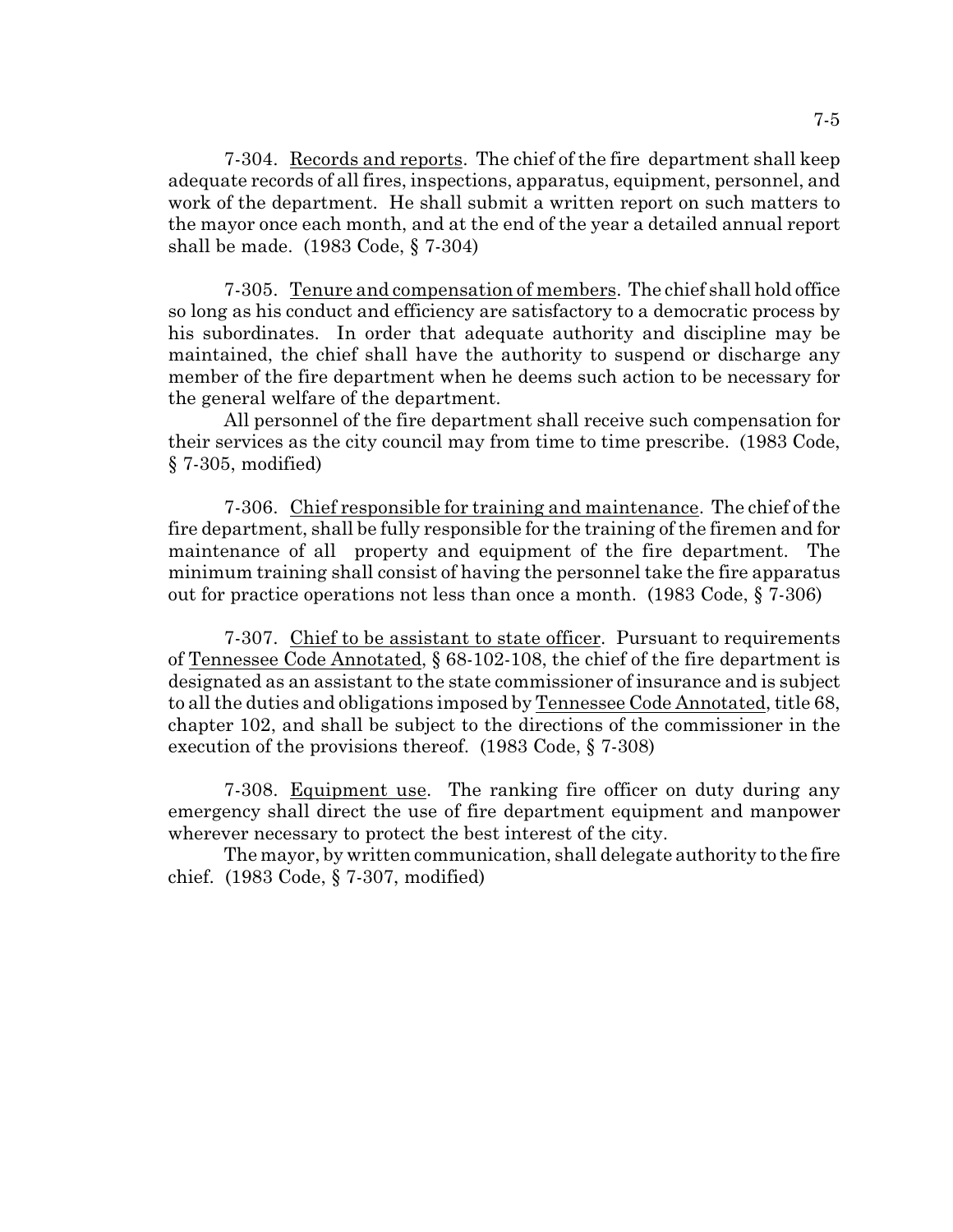#### FIRE SCENE CONTROL<sup>1</sup>

#### **SECTION**

7-401. Ranking fire officer authorized to establish safety zones. 7-402. Vehicle parking in safety zones restricted.

7-401. Ranking fire officer authorized to establish safety zones. The ranking fire officer at the scene of a fire or any other natural or man-created disaster is authorized to establish a safety zone around such disaster and to exclude or remove from such zone any and all persons or vehicles the ranking officer in his discretion considers is a hindrance to the fire department in controlling such disaster. (1983 Code, § 7-401)

7-402. Vehicle parking in safety zones restricted. It shall be unlawful for any person to drive or park any vehicle within the safety zone after it is established without the permission of the ranking fire officer on the scene or his designee. (1983 Code, § 7-402)

<sup>&</sup>lt;sup>1</sup>Municipal code reference Emergency vehicles: title 15, chapter 2.